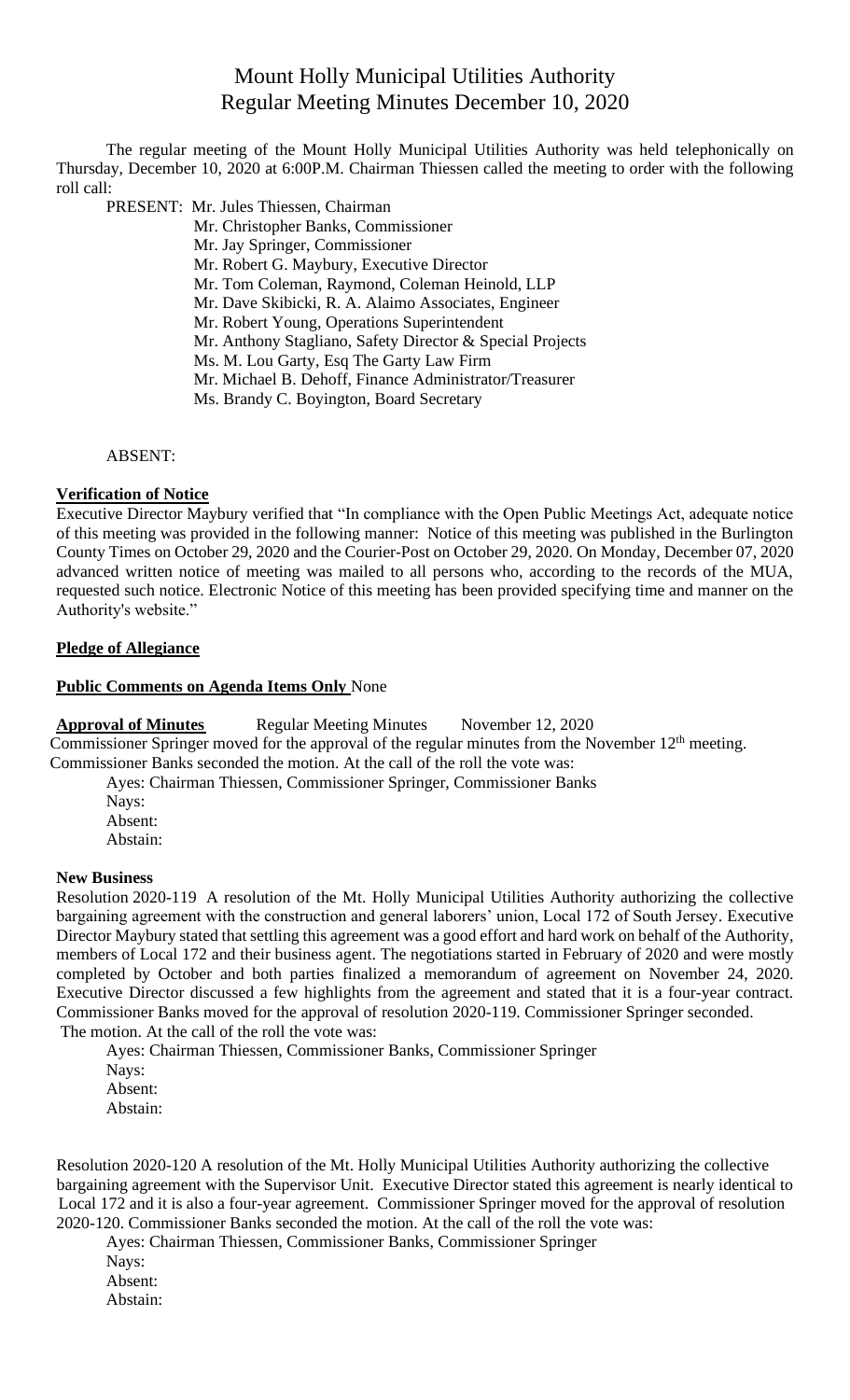Resolution 2020-121 A resolution approving salary and wage adjustments for management and other non-union personnel. Executive Director Maybury stated this is for the non-union personnel. Commissioner Banks moved for the approval of resolution 2020-121. Commissioner Springer seconded. The motion. At the call of the roll the vote was:

Ayes: Chairman Thiessen, Commissioner Banks, Commissioner Springer Nays: Absent: Abstain:

Resolution 2020-122 A resolution awarding a contract to PAYARGO for recognition of electronic payee and other online network payment assistance services. Executive Director Maybury referred to Mr. Dehoff for an explanation of the services PAYARGO will be providing for the Authority. Mr. Dehoff stated this allows the Authority to be recognized as an electronic payee through banking institutions, one of the major benefits are the turnaround time for remitting payments to us. Commissioner Springer moved for the approval of resolution 2020-122. Commissioner Banks seconded the motion. At the call of the roll the vote was:

Ayes: Chairman Thiessen, Commissioner Banks, Commissioner Springer Nays: Absent: Abstain:

Resolution 2020-123 A resolution authorizing the extension of a shared service agreement with the township of Mt. Holly for the administrative use of facilities at 37 Washington Street. Executive Director Maybury stated the current agreement between the Authority and the township for 37 Washington Street expires December 31, 2020. This resolution extends the agreement for an additional six months. Commissioner Banks moved for the approval of resolution 2020-123. Commissioner Springer seconded the motion. At the call of the roll the vote was:

Ayes: Chairman Thiessen, Commissioner Banks, Commissioner Springer Nays: Absent: Abstain:

## **Consent Agenda**:

"All items listed with an asterisk (\*) are considered routine by the Authority and will be enacted by one motion. Should a Commissioner wish to discuss a consent agenda item separately, that item can be removed from the consent agenda and considered in its normal sequence."

| *Resolution 2020-107    | A resolution approving the operating expenses for the month of         |
|-------------------------|------------------------------------------------------------------------|
|                         | November                                                               |
| *Resolution 2020-108    | A resolution approving the sewer refunds for the month of November     |
| $*$ Resolution 2020-109 | A resolution approving the expenditures for the month of November from |
|                         | the escrow fund.                                                       |
| *Resolution 2020-110    | A resolution approving the expenditures for the month of November from |
|                         | the improvement replacement fund.                                      |

Commissioner Springer moved for the approval of consent agenda. Commissioner Banks seconded The motion. At the call of the roll the vote was:

Ayes: Chairman Thiessen, Commissioner Banks, Commissioner Springer Nays: Absent: Abstain:

## **Communications** None

## **To be presented by the public** None

**Report of the Executive Director** The Report of the Executive Director was received. Executive Director Maybury stated that the Joint Insurance Fund assessment came in and the cost for 2021 and it is essentially the same cost as calendar year 2020. The MELJIF (Municipal Excess Liability Joint Insurance Fund) is offering an elected official's risk management seminar for the commissioners. The Authority will qualify for a \$250 credit per person if completed by May 10, 2021. Executive Director Maybury continued informing the commissioners the information would be emailed to them. The request for professionals will be posted and advertised on December 17th and opened on January 14, 2021. Executive Director Maybury informed the board the metering equipment for the PAA storage and metering project is scheduled to be delivered soon and this project is nearing the end.